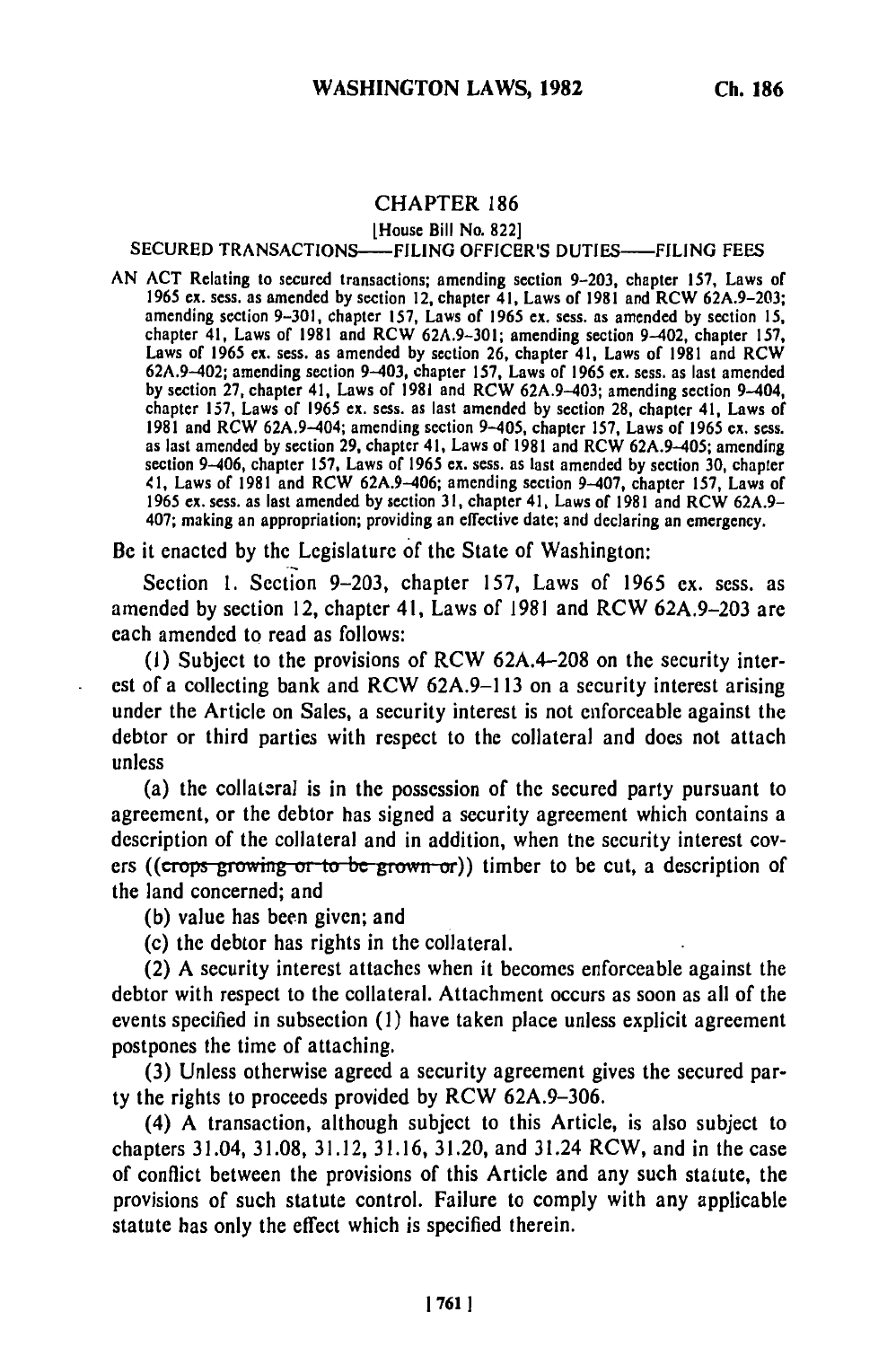Sec. 2. Section 9-301, chapter 157, Laws of 1965 ex. sess. as amended by section 15, chapter 41, Laws of 1981 and RCW 62A.9-301 are each amended to read as follows:

(1) Except as otherwise provided in subsection (2), an unperfected security interest is subordinate to the rights of

(a) persons entitled to priority under RCW 62A.9-312;

(b) a person who becomes a lien creditor before the security interest is perfected;

(c) in the case of goods, instruments, documents, and chattel paper, a person who is not a secured party and who is a transferee in bulk or other buyer not in ordinary course of business, or is a buyer of farm products in ordinary course of business, to the extent that he gives value and receives delivery of the collateral without knowledge of the security interest and before it is perfected;

(d) in the case of accounts and general intangibles, a person who is not a secured party and who is a transferee to the extent that he gives value without knowledge of the security interest and before it is perfected.

(2) If the secured party files with respect to a purchase money security interest before or within  $((ten))$  twenty days after the debtor receives possession of the collateral, he takes priority over the rights of a transferee in bulk or of a lien creditor which arise between the time the security interest attaches and the time of filing.

 $\mathbf{r}$ 

(3) A "lien creditor" means a creditor who has acquired a lien on the property involved by attachment, levy or the like and includes an assignee for benefit of creditors from the time of assignment, and a trustee in bankruptcy from the date of the filing of the petition or a receiver in equity from the time of appointment.

(4) A person who becomes a lien creditor while a security interest is perfected takes subject to the security interest only to the extent that it secures advances made before he becomes a lien creditor or within forty-five days thereafter or made without knowledge of the lien or pursuant to a commitment entered into without knowledge of the lien.

Sec. 3. Section 9-312, chapter 157, Laws of 1965 ex. sess. as amended by section 22, chapter 41, Laws of 1981 and RCW 62A.9-312 are each amended to read as follows:

**(1)** The rules of priority stated in other sections of this Part and in the following sections shall govern when applicable: RCW 62A.4-208 with respect to the security interests of collecting banks in items being collected, accompanying documents and proceeds; RCW 62A.9-103 on security interests related to other jurisdictions; RCW 62A.9-114 on consignments.

(2) A perfected security interest in crops for new value given to enable the debtor to produce the crops during the production season and given not more than three months before the crops become growing crops by planting or otherwise takes priority over an earlier perfected security interest to the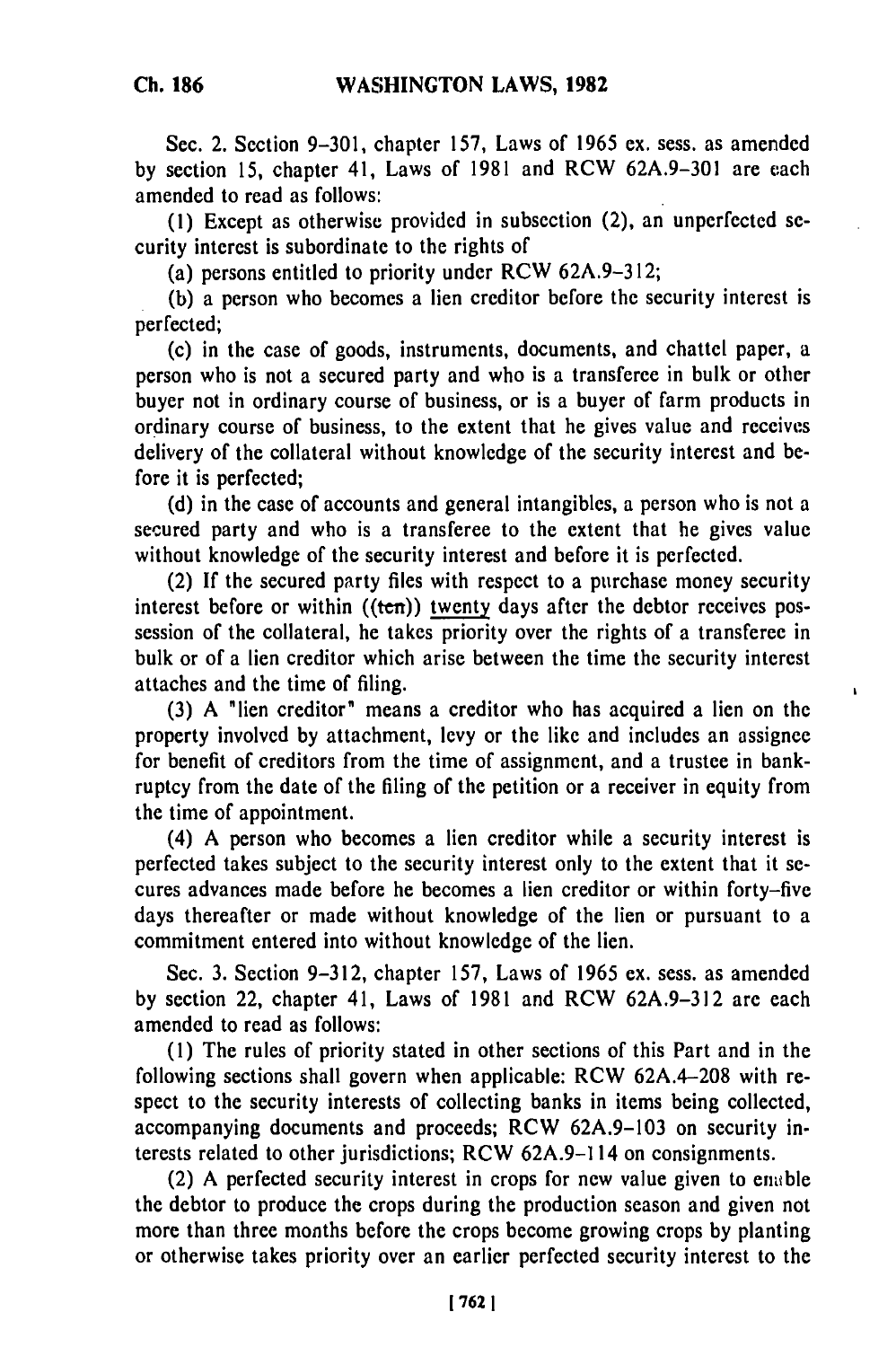extent that such earlier interest secures obligations due more than six months before the crops become growing crops **by** planting or otherwise, even though the person giving new value had knowledge of the earlier security interest.

**(3)** A perfected purchase money security interest in inventory has priority over a conflicting security interest in the same inventory and also has priority in identifiable cash proceeds received on or before the delivery of the inventory to a buyer if

(a) the purchase money security interest is perfected at the time the debtor receives possession of the inventory; and

**(b)** the purchase money secured party gives notification in writing to the holder of the conflicting security interest if the holder had **filed** a financing statement covering the same types of inventory (i) before the date of the filing made **by** the purchase money secured party, or (ii) before the beginning of the twenty-one day period where the purchase money security interest is temporarily perfected without filing or possession (subsection **(5)** of RCW 62A.9-304); and

(c) the holder of the conflicting security interest receives the notification within five years before the debtor receives possession of the inventory; and

(d) the notification states that the person giving the notice has or expects to acquire a purchase money security interest in inventory of the debtor, describing such inventory **by** item or type.

(4) A purchase money security interest in collateral other than inventory has priority over a conflicting security interest in the same collateral or its proceeds if the purchase money security interest is perfected at the time the debtor receives possession of the collateral or within  $((ten))$  twenty days thereafter.

**(5)** In all cases not governed **by** other rules stated in this section (including cases of purchase money security interests which do not qualify for the special priorities set forth in subsections **(3)** and (4) of this section), priority between conflicting security interests in the same collateral shall be determined according to the following rules:

(a) Conflicting security interests rank according to priority in time of filing or perfection. Priority dates from the time a filing is first made covering the collateral or the time the security interest is first perfected, whichever is earlier, provided that there is no period thereafter when there is neither filing nor perfection.

**(b)** So long as conflicting security interests are unperfected, the first to attach has priority.

**(6)** For the purposes of subsection **(5)** a date of filing or perfection as to collateral is also a date of filing or perfection as to proceeds.

(7) If future advances are made while a security interest is perfected **by** filing or the taking *cf* possession, the security interest has the same priority for the purposes of subsection **(5)** with respect to the future advances as it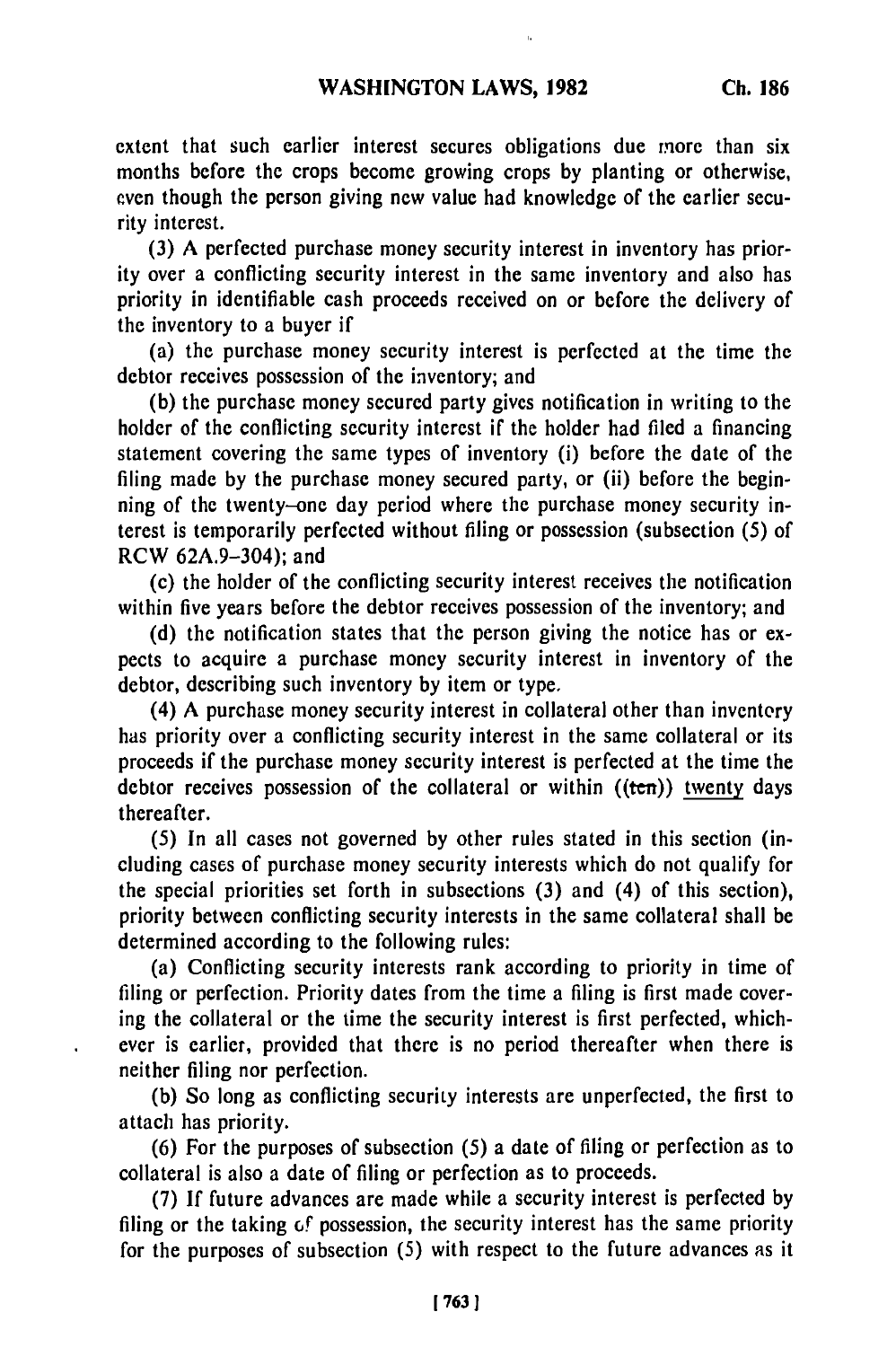does with respect to the first advance. **If** a commitment is made before or while the security interest is so perfected, the security interest has the same priority with respect to advances made pursuant thereto. In other cases a perfected security interest has priority from the date the advance is made.

Sec. 4. Section 9-313, chapter 157, Laws of 1965 ex. sess. as amended by section 23, chapter 41, Laws of 1981 and RCW 62A.9-313; are each amended to read as follows:

(1) In this section and in the provisions of Part 4 of this Article referring to fixture filing, unless the context otherwise requires

(a) goods are "fixtures" when they become so related to particular real estate that an interest in them arises under real estate law;

**(b)** a "fixture filing" is the filing in the office where a mortgage on the real estate would be filed or recorded of a financing statement covering goods which are or are to become fixtures and conforming to the requirements of subsection (5) of RCW 62A.9-402;

(c) a mortgage is a "construction mortgage" to the extent that it secures an obligation incurred for the construction of an improvement on land including the acquisition cost of the land, if the recorded writing so indicates.

(2) A security interest under this Article may be created in goods which are fixtures or may continue in goods which become fixtures, but no security interest exists under this Article in ordinary building materials incorporated into an improvement on land.

(3) This Article does not prevent creation of an encumbrance upon fixtures pursuant to real estate law.

(4) A perfected security interest in fixtures has priority over the conflicting interest of an encumbrancer or owner of the real estate where

(a) the security interest is a purchase money security interest, the interest of the encumbrancer or owner arises before the goods become fixtures, the security interest is perfected by a fixture filing before the goods become fixtures or within  $((ten))$  twenty days thereafter, and the debtor has an interest of record in the real estate or is in possession of the real estate; or

(b) the security interest is perfected by a fixture filing before the interest of the encumbrancer or owner is of record, the security interest has priority over any conflicting interest of a predecessor in title of the encumbrancer or owner, and the debtor has an interest of record in the real estate or is in possession of the real estate; or

(c) the fixtures are readily removable factory or office machines or readily removable replacements of domestic appliances which are consumer goods, and before the goods become fixtures the security interest is perfected by any method permitted by this Article; or

(d) the conflicting interest is a lien on the real estate obtained by legal or equitable proceedings after the security interest was perfected by any method permitted **by** this Article.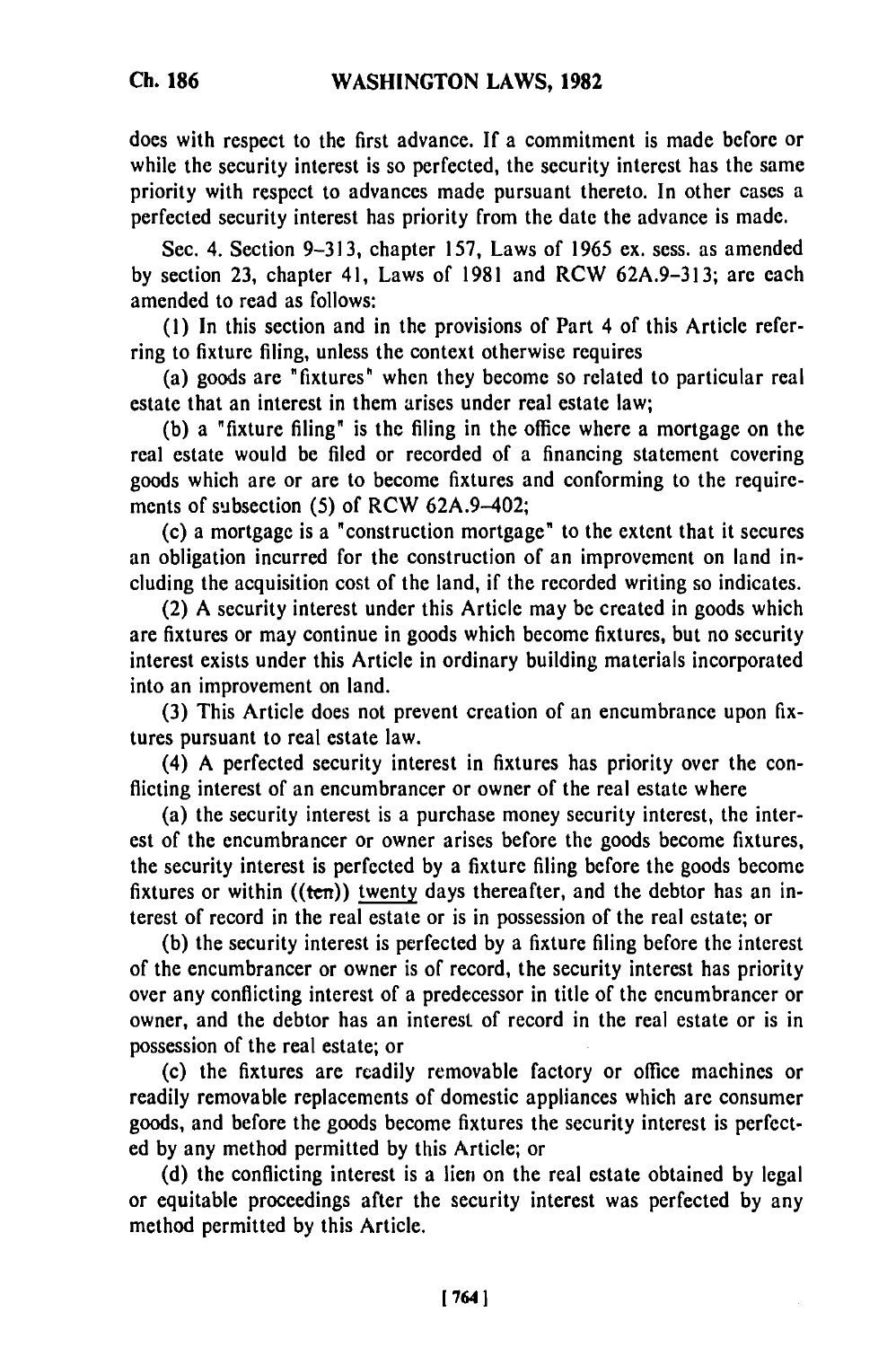**(5) A** security interest in fixtures, whether or not perfected, has priority over the conflicting interest of an encumbrancer or owner of the real estate where

(a) the encumbrancer or owner has consented in writing to the security interest or has disclaimed an interest in the goods as fixtures; or

(b) the debtor has a right to remove the goods as against the encumbrancer or owner. If the debtor's right terminates, the priority of the security interest continues for a reasonable time.

(6) Notwithstanding paragraph (a) of subsection (4) but otherwise subject to subsections (4) and (5), a security interest in fixtures is subordinate to a construction mortgage recorded before the goods become fixtures if the goods become fixtures before the completion of the construction. To the extent that it is given to refinance a construction mortgage, a mortgage has this priority to the same extent as the construction mortgage.

**(7)** In cases not within the preceding subsections, a security interest in fixtures is subordinate to the conflicting interest of an encumbrancer or owner of the related real estate who is not the debtor.

(8) When the secured party has priority over all owners and encumbrancers of the real estate, he may, on default, subject to the provisions of Part **5,** remove his collateral from the real estate but he must reimburse any encumbrancer or owner of the real estate who is not the debtor and who has not otherwise agreed for the cost of repair of any physical injury, but not for any diminution in value of the real estate caused **by** the absence of the goods removed or **by** any necessity for replacing them. A person entitled to reimbursement may refuse permission to remove until the secured party gives adequate security for the performance of this obligation.

Sec. 5. Section 9-402, chapter 157, Laws of 1965 ex. sess. as amended by section **26,** chapter 41, Laws of 1981 and RCW 62A.9-402 are each amended to read as follows:

**(1)** A financing statement is sufficient if it gives the names of the debtor and the secured party, is signed **by** the debtor, gives an address of the secured party from which information concerning the security interest may be obtained, gives a mailing address of the debtor and contains a statement indicating the types, or describing the items, of collateral. A financing statement may be filed before a security agreement is made or a security interest otherwise attaches. When the financing statement covers timber to be cut or covers minerals or the like (including oil and gas) or accounts subject to subsection (5) of RCW 62A.9-103, or when the financing statement is filed as a fixture filing (RCW 62A.9-313) and the collateral is goods which are or are to become fixtures, the statement must also comply with subsection (5). A copy of the security agreement is sufficient as a financing statement if it contains the above information and is signed **by** the debtor. A carbon, photographic or other reproduction of a security agreement or a financing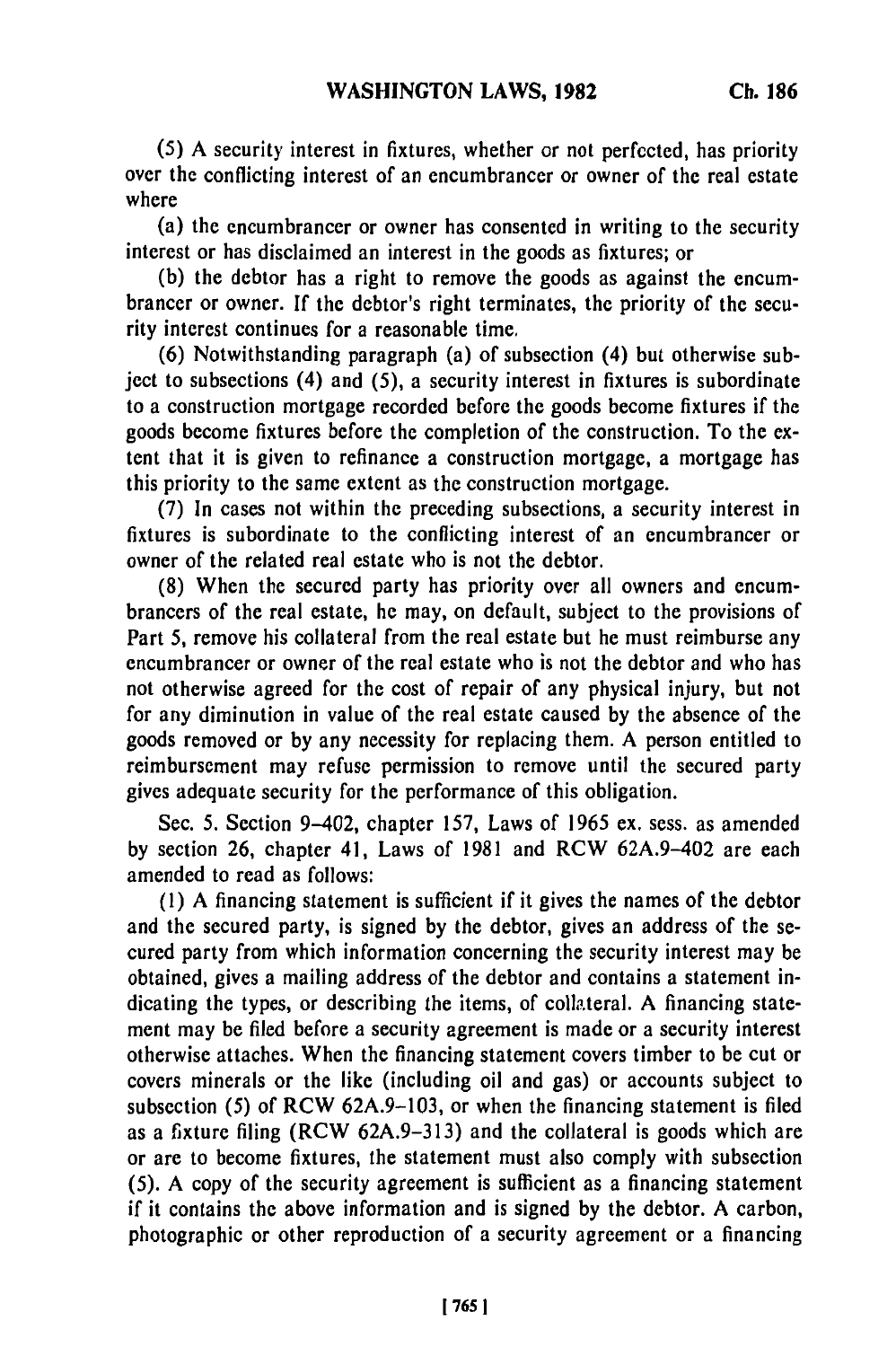statement is sufficient as a financing statement if the security agreement so provides or if the original has been filed in this state.

(2) A financing statement which otherwise complizs with subsection **(1)** is sufficient wiien it is signed **by** the secured party instead of the debtor if it is filed to perfect a security interest in

(a) collateral already subject to a security interest in another jurisdiction when it is brought into this state or when the debtor's location is changed to this state. Such a financing statement must state that the collateral was brought into this state or that the debtor's location was changed tothis state under such circumstances; or

(b) proceeds under RCW 62A.9-306 if the security interest in the original collateral was perfected. Such a financing statement must describe the original collateral; or

(c) collateral as to which the filing has lapsed; or

(d) collateral acquired after a change of name, identity or corporate structure of the debtor (subsection (7)).

(3) A form substantially as follows is sufficient to comply with subsection (1):

| 1. This financing statement covers the following types (or items) of |  |  |
|----------------------------------------------------------------------|--|--|

property:

(D escribe) ............ ............................ 2. (If applicable) The above goods are to become fixtures on $*$ 

(Describe Real Estate) .............................. and this financing statement is to be filed for record in the real estate records. (If the debtor does not have an interest of record) The name of a record owner is  $\dots\dots\dots\dots\dots\dots\dots\dots\dots\dots$ 

\*Where appropriate substitute either "The above timber is standing on .........." or "The above minerals or the like (including oil and gas) or accounts will be financed at the wellhead or minehead of the well or mine located on ................... **. .** 3. (If products of collateral are claimed)  $P$ , (i) products of conateral are claimed.

| (use<br>whichever<br>is | Signature of Debtor (or Assignor)                                      |  |
|-------------------------|------------------------------------------------------------------------|--|
| applicable)             | Signature of Secured Party (or Assignee)                               |  |
|                         | (4) A financing statement may be amended by filing a writing signed by |  |

both the debtor and the secured party. An amendment does not extend the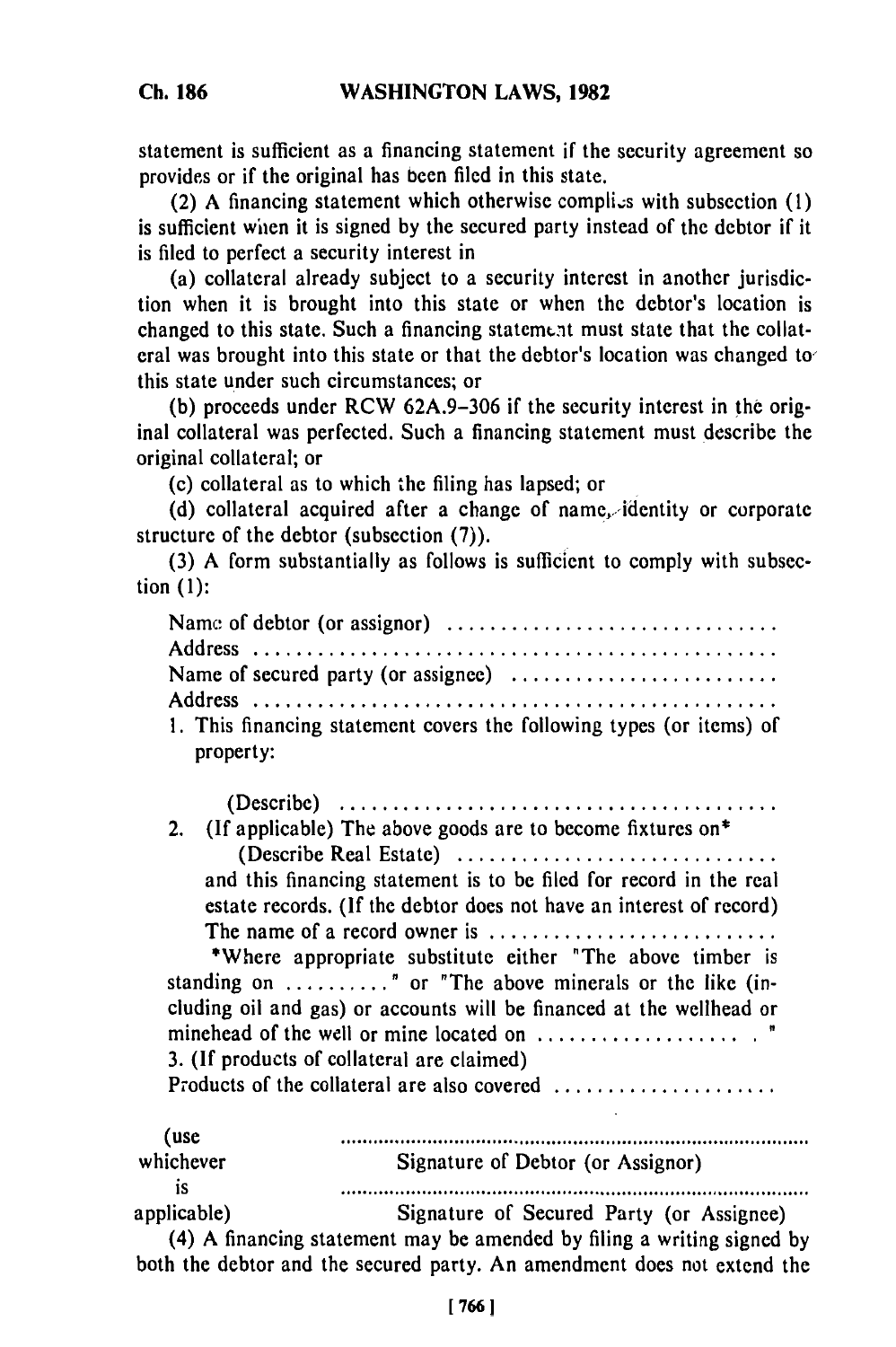period of effetiveness of a financing statement. **If** any amendment adds collateral, it is effective as to the added collateral only from the filing date of the amendment. In this Article, unless the context otherwise requires, the term "financing statement" means the original financing statement and any amendments. The fee for filing an amendment shall be the same as the fee for filing a financing statement.

(5) A financing statement covering timber to be cut or covering minerals or the like (including oil and gas) or accounts subject to subsection (5) of RCW 62A.9-103, or a financing statement filed as a fixture filing (RCW 62A.9-313) where the debtor is not a transmitting utility, must show that it covers this type of collateral, must recite that it is to be filed for record in the real estate records, and the financing statement must contain a description of the real estate sufficient if it were contained in a mortgage of the real estate to give constructive notice of the mortgage under the law of this state. If the debtor does not have an interest of record in the real estate, the financing statement must show the name of a record owner.

(6) A mortgage is effective as a financing statement filed as a fixture filing from the date of its recording if (a) the goods are described in the mortgage by item or type, (b) the goods are or are to become fixtures related to the real estate described in the mortgage, (c) the mortgage complies with the requirements for a financing statement in this section other than a recital that it is to be filed in the real estate records, and (d) the mortgage is duly recorded. No fee with reference to the financing statement is required other than the regular recording and satisfaction fees with respect to the mortgage.

(7) A financing statement sufficiently shows the name of the debtor if it gives the individual, partnership or corporate name of the debtor, whether or not it adds other trade names or the names *'f* partners. Where the debtor so changes his name or in the case of an organization its name, identity or corporate structure that a filed financing statement becomes seriously misleading, the filing is not effective to perfect a security interest in collateral acquired by the debtor more than four months after the change, unless a new appropriate financing statement is filed before the expiration of that time. A filed financing statement remains effective with respect to collateral transferred by the debtor even though the secured party knows of or consents to the transfer.

(8) A financing statement substantially complying with the requirements of this section is effective even though it contains minor errors which are not seriously misleading.

Sec. 6. Section 9-403, chapter 157, Laws of 1965 ex. sess. as last amended by section 27, chapter 41, Laws of 1981 and RCW 62A.9-403 are each amended to read as follows: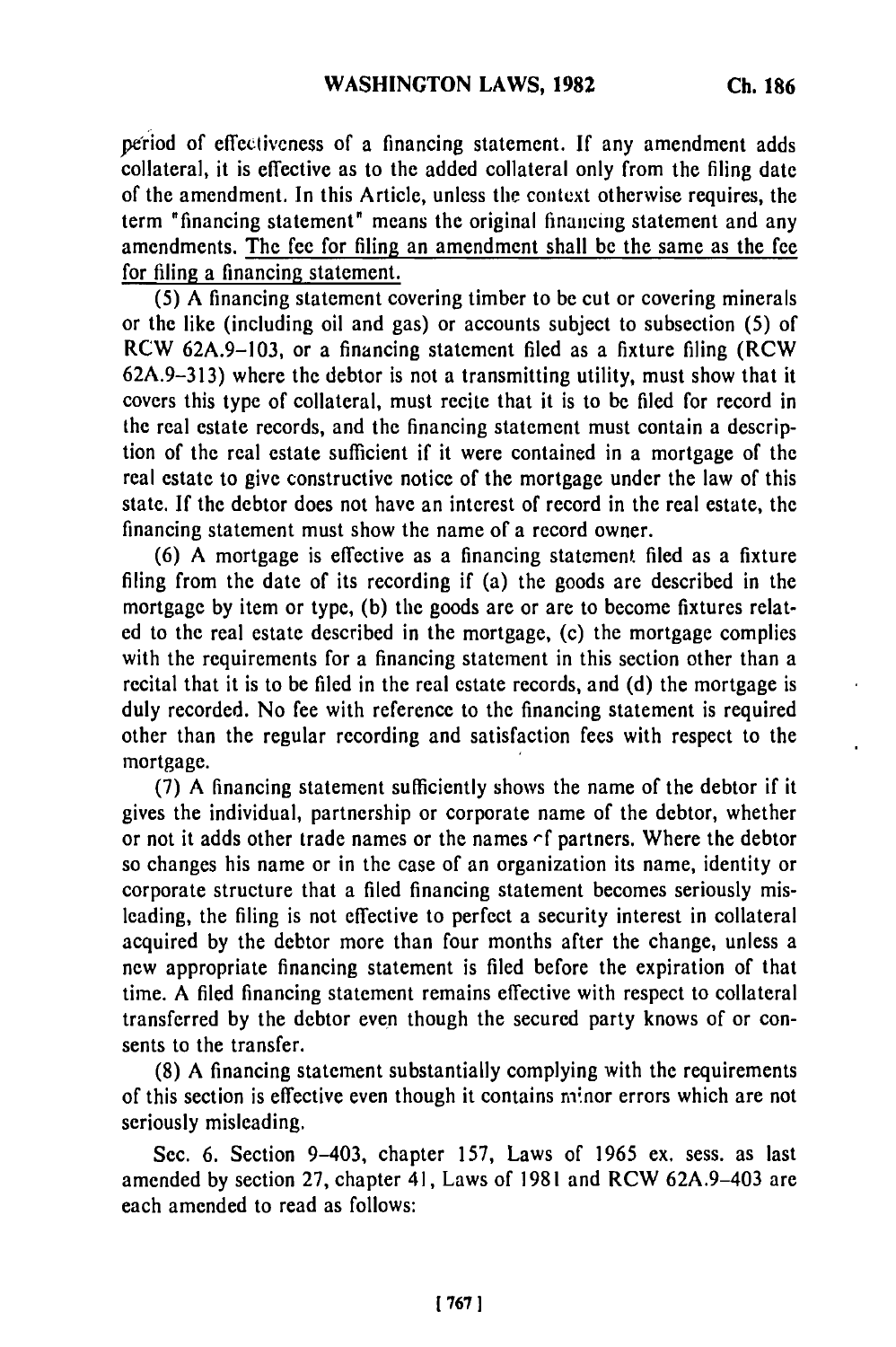**(1)** Presentation for filing of a financing statement and tender of the filing fee or acceptance of the statement **by** the filing officer constitutes filing under this Article.

(2) Except as provided in subsection (6) a filed financing statement is effective for a period of five years from the date of filing. The effectiveness of a filed financir.g statement lapses on the expiration of the five year period unless a continuation statement is filed prior to the lapse. If a security interest perfected **by** filing exists at the time insolvency proceedings are commenced **by** or against the debtor, the security interest remains perfected until termination of the insolvency proceedings and thereafter for a period of sixty days or until expiration of the five year period, whichever occurs later. Upon lapse the security interest becomes unperfected, unless it is perfected without filing. If the security interest becomes unperfected upon lapse, it is deemed to have been unperfected as against a person who became a purchaser or lien creditor before lapse.

(3) A continuation statement may be filed **by** the secured party within six months prior to the expiration of the five year period specified in subsection (2). Any such continuation statement must be signed **by** the secured party, identify the original statement **by** file number and state that the original statement is still effective. A continuation statement signed **by** a person other than the secured party of record must be accompanied **by** a separate written statement of assignment signed **by** the secured party of record and complying with subsection (2) of RCW 62A.9-405, including payment of the required fee. Upon timely filing of the continuation statement, the effectiveness of the original statement is continued for five years after the last date to which the filing was effective whereupon it lapses in the same manner as provided in subsection (2) unless another continuation statement is filed prior to such lapse. Succeeding continuation statements may be filed in the same manner to continue the effectiveness of the original statement. ((Unless a statute on disposition of public records provides otherwise,)) The filing officer may remove  $((a$ -lapsed)) the original of any statement from the files and destroy it  $((\text{immediately}))$  at any time if he has ((retaincd)) substituted a copy **by** microfilm or other photographic record((;  $\frac{1}{2}$  **h are the cases after)**). The filing officer may destroy any original, microfilm, or photographic record of any lapsed statement not earlier than one year after the lapse. The filing officer shall so arrange matters **by** physical annexation of financing statements to continuation statements or other related filings, or **by** other means, that if he physically destroys the original **of** the financing statements ((of a period more than five years past)), a microfilm or other photographic copy of those statements which have been continued **by** a continuation statement or which are still effective under subsection (6) shall be retained.

(4) Except as provided in subsection (7) a filing officer shall mark each statement with a file number and with the date and hour of filing and shall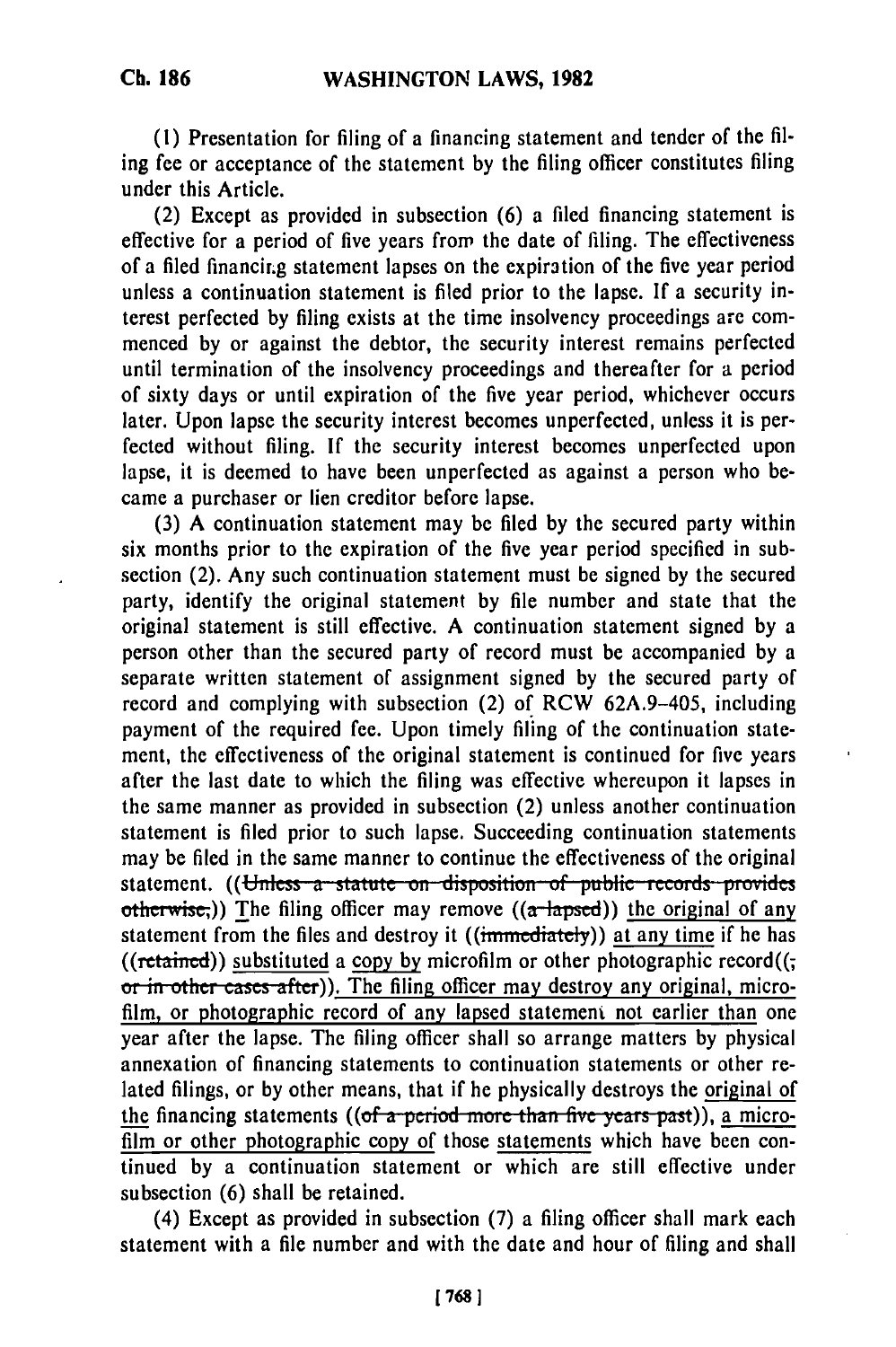hold the statement or a microfilm or other photographic copy thereof for public inspection. The original statement may be destroyed at any time after a microfilm or other photographic copy is made of the original statement. This microfilm or other photographic copy shall thereafter be treated as if it were the original filing for all purposes. In addition the filing officer shall index the statements according to the name of the debtor and shall note in the index the file number and the address of the debtor given in the statement.

(5) The uniform fee for filing and indexing and for stamping a copy furnished by the secured party to show the date and place of filing for an original financing statement or for a continuation statement shall be four dollars if the statement is in the standard form prescribed by the department of licensing, but if the form of the statement does not conform to the standards prescribed by the department the uniform fee shall be seven dollars. The secured party may at his option show a trade name for any person.

(6) If the debtor is a transmitting utility (subsection (5) of RCW 62A- .9-401) and a filed financing statement so states, it is effective until a termination statement is filed. A real estate mortgage which is effective as a fixture filing under subsection (6) of RCW 62A.9-402 remains effective as a fixture filing until the mortgage is released or satisfied of record or its effectiveness otherwise terminates as to the real estate.

(7) When a financing statement covers timber to be cut or covers minerals or the like (including oil and gas) or accounts subject to subsection (5) of RCW 62A.9-103, or is filed as a fixture filing, it shall be filed for record and the filing officer shall index it under the names of the debtor and any owner of record shown on the financing statement in the same fashion as if they were the mortgagors in a mortgage of the real estate described, and, to the extent that the law of this state provides for indexing of mortgages under the name of the mortgagee, under the name of the secured party as if he were the mortgagee thereunder, or where indexing is by description in the same fashion as if the financing statement were a mortgage of the real eslate described.

Sec. 7. Section 9-404, chapter 157, Laws of 1965 ex. sess. as last amended by section 28, chapter 41, Laws of 1981 and RCW 62A.9-404 are each amended to read as follows:

ach amended to read as follows.<br>(1) ((<del>If a financing statement covering consumer goods is filed on or af-</del> ter the effective date of this 1981 act, then within one month or within-ten<br>days following written-demand by the debtor after there is no outstanding secured obligation and no commitment to make advances, incur obligations or otherwise give value, the secured party must file with each filing officer with whom the financing statement was filed, a termination statement to the effect that he no longer claims a security interest under the financing statement, which shall be identified by file number. In other cases)) Whenever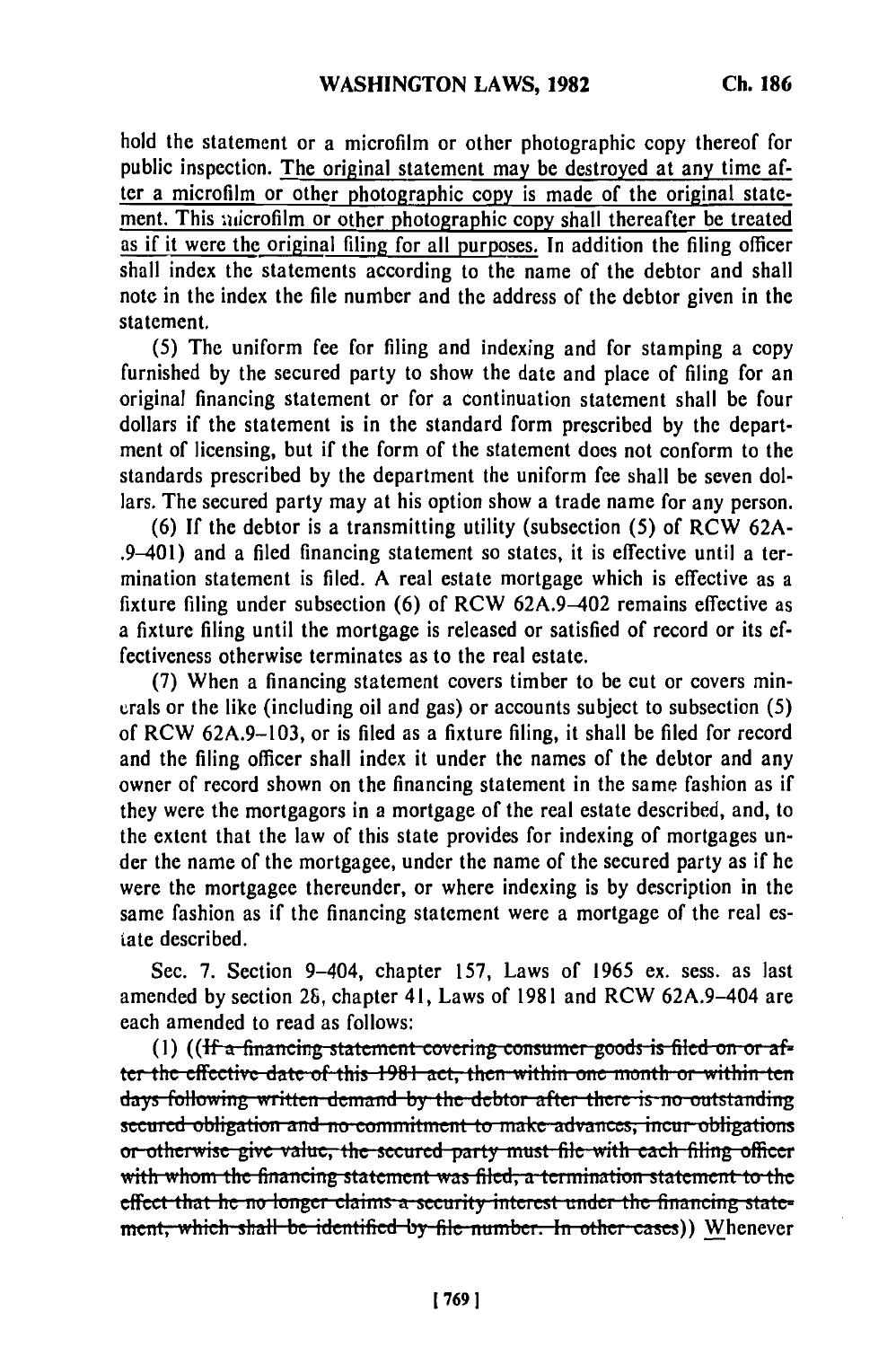there is no outstanding secured obligation and no commitment to make advances, incur obligations or otherwise give value, the secured party must on written demand **by** the debtor send the debtor, for each filing officer with whom the financing statement was filed, a termination statement to the **ef**fect that he no longer claims a security interest under the financing statement, which shall be identified **by** file number. A termination statement signed **by** a person other than the secured party of record must be accompanied **by** a separate written statement of assignment signed **by** the secured party of record complying with subsection (2) of RCW 62A.9-405, including payment of the required fee. If the affected secured party fails to file such a termination statement as required **by** this subsection, or to send such a termination statement within ten days after proper demand therefor he shall be liable to the debtor for one hundred dollars, and in addition for any loss caused to the debtor **by** such failure.

(2) On presentation to the filing officer of such a termination statement he must note it in the index. **If** he has received the termination statement in duplicate, he shall return one copy of the termination statement to the secured party stamped to show the time of receipt thereof. If the filing officer has substituted a copy **by** microfilm or other photographic record of the financing statement, and of any related continuation statement, statement of assignment and statement of release, he may ((remove)) destroy the originals ((from the files)) at any time ((after receipt of the termination statement, or if he has no such record, he may remove them from the files at any time after)), and shall retain the substituted microfilm or other photographic record for one year after receipt of the termination statement.

(3) There shall be no fee for filing and indexing a termination statement including sending or delivering the financing statement.

Sec. 8. Section 9-405, chapter 157, Laws of 1965 ex. sess. as last amended by section 29, chapter 41, Laws of 1981 and RCW 62A.9-405 are each amended to read as follows:

(1) A financing statement may disclose an assignment of a security interest in the collateral described in the financing statement by indication in the financing statement of the name and address of the assignee or by an assignment itself or a copy thereof on the face or back of the statement. On presentation to the filing officer of such a financing statement, the filing officer shall mark, hold, and process the same as provided in RCW 62A.9- 403(4). The uniform fee for filing, indexing, and furnishing filing data for a financing statement so indicating an assignment on a form conforming to standards prescribed by the department of licensing shall be four dollars, but if the form of the financing statement does not conform to the standards prescribed by the department the uniform fee shall be seven dollars.

(2) A secured party may assign of record all or a part of his rights under a financing statement by the filing in the place where the original financing statement was filed of a separate written statement of assignment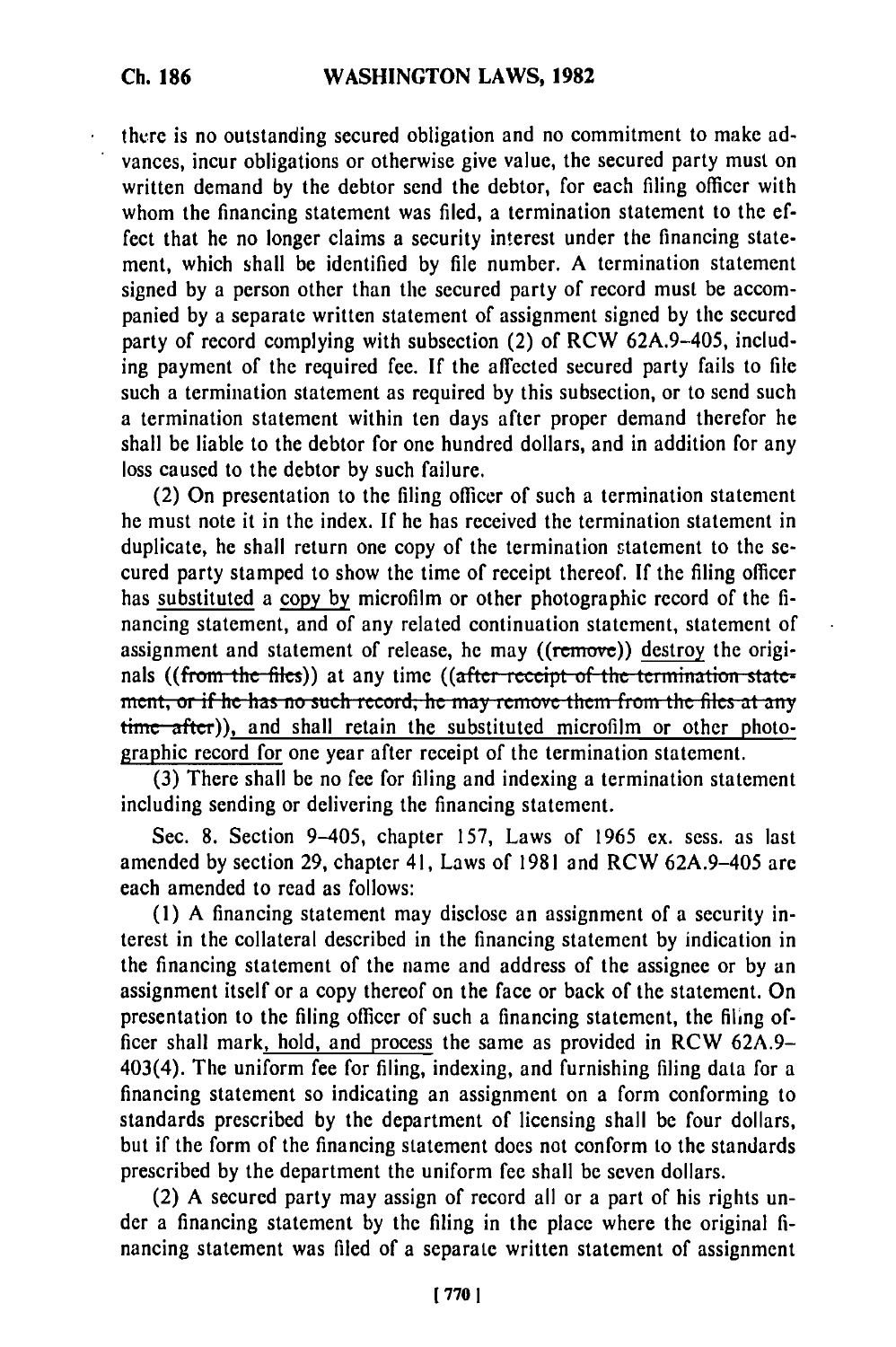signed **by** the secured party of record and setting forth the name of the secured party of record and the debtor, the file number and the date of filing of the financing statement and the name and address of the assignee and containing a description of the collateral assigned. A copy of the assignment is sufficient as a separate statement if it complies with the preceding sentence. On presentation to the filing officer of such a separate statement, the filing officer shall mark  $((such-separate))$ , hold, and process the statement ((with the date and hour of the filing)) the same as provided in RCW  $62A$ -.9-403(4). He shall note the assignment on the index of the financing statement or in the case of a fixture filing, or a filing covering timber to be cut, or covering minerals or the like (including oil and gas) or accounts subject to subsection (5) of RCW 62A.9-103, he shall index the assignment under the name of the assignor as grantor and, to the extent that the law of this state provides for indexing the assignment of a mortgage under the name of the assignee, he shall index the assignment of the financing statement under the name of the assignee. The uniform fee for filing, indexing and furnishing filing data about such a separate statement of assignment on a form conforming to standards prescribed **by** the department shall be four dollars, but if the form of the financing statement does not conform to the standards prescribed **by** the department the uniform fee shall be seven dollars. Notwithstanding the provisions of this subsection, an assignment of record of a security interest in a fixture contained in a mortgage effective as a fixture filing (subsection (6) of RCW 62A.9-402) may be made only **by** an assignment of the mortgage in the manner provided **by** the law of this state other than this Title.

(3) After the disclosure or filing of an assignment under this section, the assignee is the secured party of record.

Sec. **9.** Section 9-406, chapter 157, Laws of 1965 ex. sess. as last amended **by** section **30,** chapter 41, Laws of 1981 and RCW 62A.9-406 are each amended to read as follows:

A secured party of record may **by** his signed statement release all or a part of any collateral described in a filed financing statement. The statement of release is sufficient if it contains a description of the collateral being released, the name and address of the debtor, the name and address of the secured party, and the file number of the financing statement. A statement of release signed **by** a person other than the secured party of record must be accompanied **by** a separate written statement of assignment signed **by** the secured party of record and complying with subsection (2) of RCW 62A.9- 405, including payment of the required fee. Upon presentation of such a statement of release  $((\omega))$ , the filing officer  $((\hbox{he}))$  shall mark, hold, and process the statement ((with the hour and date of filing and shall note the **the same upon the margin of the index of the filing of the financing statement))** the same as provided in RCW 62A.9-403(4). The uniform fee for filing and